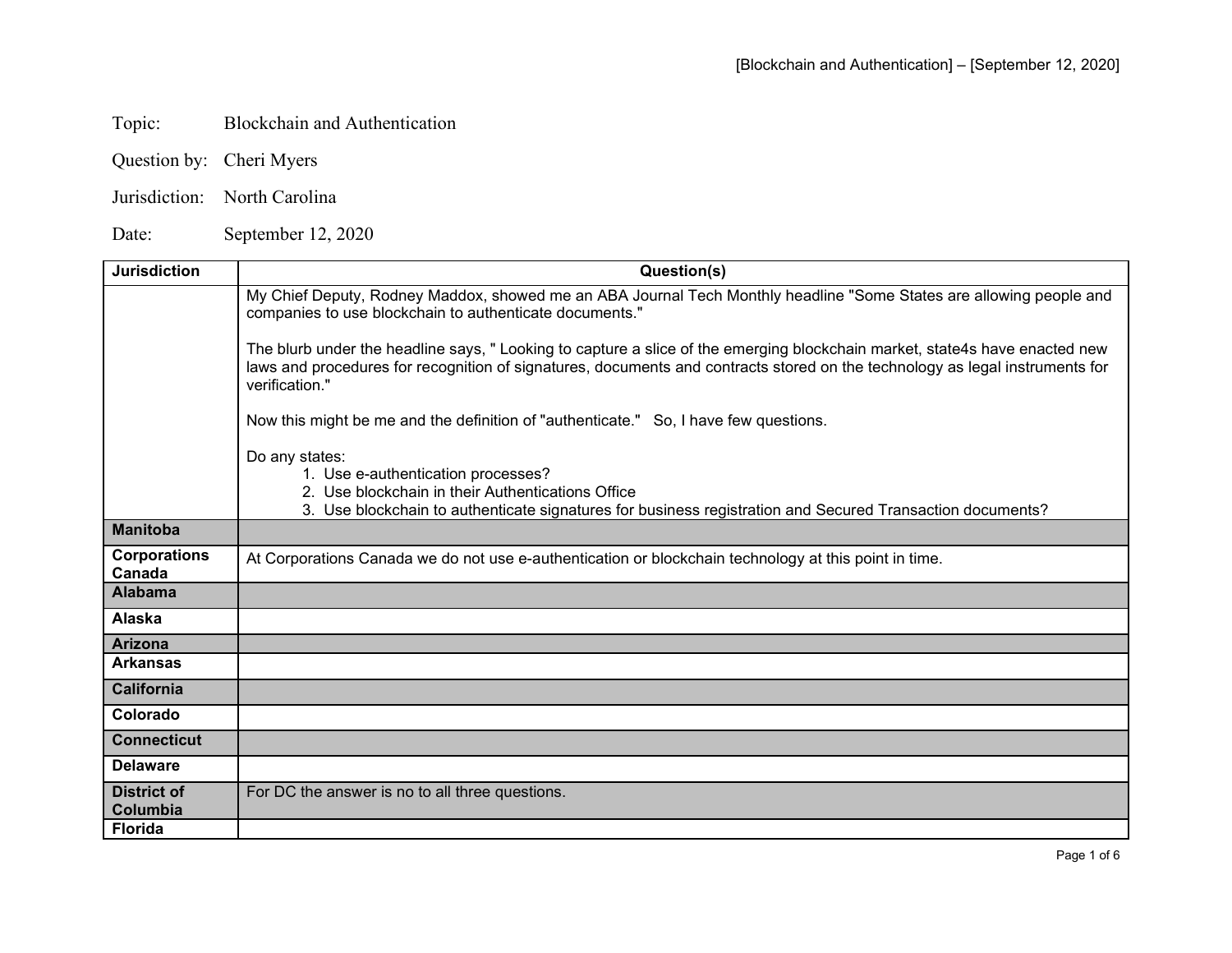| <b>Jurisdiction</b>  | Question(s)                                                                                                                                                                                                                                                                  |
|----------------------|------------------------------------------------------------------------------------------------------------------------------------------------------------------------------------------------------------------------------------------------------------------------------|
|                      | My Chief Deputy, Rodney Maddox, showed me an ABA Journal Tech Monthly headline "Some States are allowing people and<br>companies to use blockchain to authenticate documents."                                                                                               |
|                      | The blurb under the headline says, "Looking to capture a slice of the emerging blockchain market, state4s have enacted new<br>laws and procedures for recognition of signatures, documents and contracts stored on the technology as legal instruments for<br>verification." |
|                      | Now this might be me and the definition of "authenticate." So, I have few questions.                                                                                                                                                                                         |
|                      | Do any states:<br>1. Use e-authentication processes?<br>2. Use blockchain in their Authentications Office<br>3. Use blockchain to authenticate signatures for business registration and Secured Transaction documents?                                                       |
| Georgia              |                                                                                                                                                                                                                                                                              |
| <b>Hawaii</b>        | For Hawaii, the answer is "no" for all three questions.                                                                                                                                                                                                                      |
| Idaho                |                                                                                                                                                                                                                                                                              |
| <b>Illinois</b>      |                                                                                                                                                                                                                                                                              |
| Indiana              |                                                                                                                                                                                                                                                                              |
| <b>lowa</b>          |                                                                                                                                                                                                                                                                              |
| <b>Kansas</b>        |                                                                                                                                                                                                                                                                              |
| Kentucky             |                                                                                                                                                                                                                                                                              |
| Louisiana            | Louisiana's response to all three questions is no. I did find the article interesting and thanks for sharing.                                                                                                                                                                |
| <b>Maine</b>         |                                                                                                                                                                                                                                                                              |
| <b>Maryland</b>      |                                                                                                                                                                                                                                                                              |
| <b>Massachusetts</b> | Massachusetts answers no for all three (3) questions.                                                                                                                                                                                                                        |
| <b>Michigan</b>      | 1. No<br>2. No<br>3. No                                                                                                                                                                                                                                                      |
| <b>Minnesota</b>     |                                                                                                                                                                                                                                                                              |
| <b>Mississippi</b>   |                                                                                                                                                                                                                                                                              |
| <b>Missouri</b>      |                                                                                                                                                                                                                                                                              |
| <b>Montana</b>       |                                                                                                                                                                                                                                                                              |
| <b>Nebraska</b>      |                                                                                                                                                                                                                                                                              |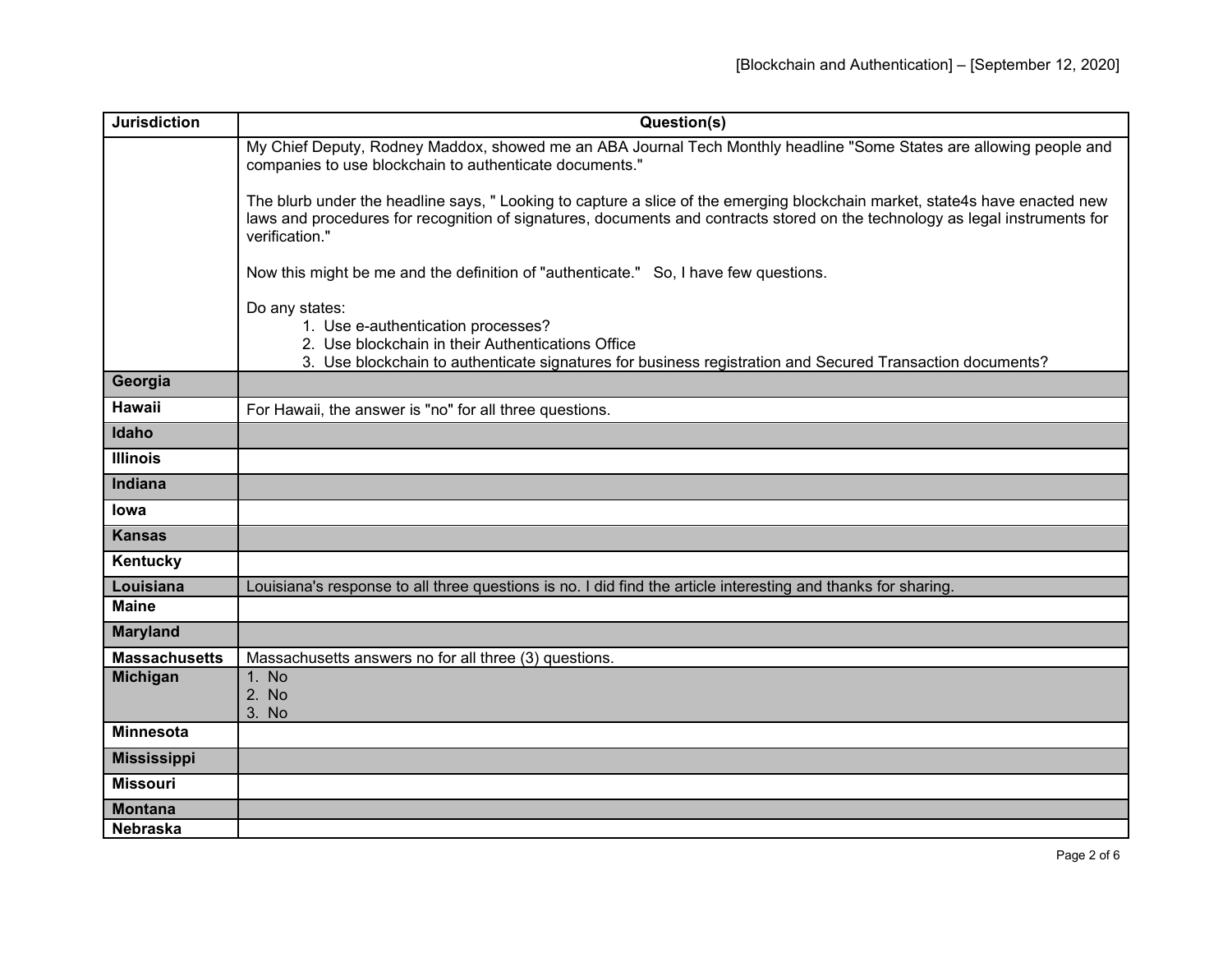| <b>Jurisdiction</b>   | Question(s)                                                                                                                                                                                                                                                                                                   |
|-----------------------|---------------------------------------------------------------------------------------------------------------------------------------------------------------------------------------------------------------------------------------------------------------------------------------------------------------|
|                       | My Chief Deputy, Rodney Maddox, showed me an ABA Journal Tech Monthly headline "Some States are allowing people and<br>companies to use blockchain to authenticate documents."                                                                                                                                |
|                       | The blurb under the headline says, "Looking to capture a slice of the emerging blockchain market, state4s have enacted new<br>laws and procedures for recognition of signatures, documents and contracts stored on the technology as legal instruments for<br>verification."                                  |
|                       | Now this might be me and the definition of "authenticate." So, I have few questions.                                                                                                                                                                                                                          |
|                       | Do any states:<br>1. Use e-authentication processes?<br>2. Use blockchain in their Authentications Office<br>3. Use blockchain to authenticate signatures for business registration and Secured Transaction documents?                                                                                        |
| <b>Nevada</b>         |                                                                                                                                                                                                                                                                                                               |
| <b>New Hampshire</b>  |                                                                                                                                                                                                                                                                                                               |
| <b>New Jersey</b>     |                                                                                                                                                                                                                                                                                                               |
| <b>New Mexico</b>     |                                                                                                                                                                                                                                                                                                               |
| <b>New York</b>       |                                                                                                                                                                                                                                                                                                               |
| <b>North Carolina</b> |                                                                                                                                                                                                                                                                                                               |
| <b>North Dakota</b>   |                                                                                                                                                                                                                                                                                                               |
| Ohio                  | Ohio does not - and we have heard from many vendors giving demos to us on blockchain technology. I do not see<br>how it would be beneficial or necessary for a lot of what we do, but one of our future goals is to do electronic<br>Apostilles, and that is where I see a potential use for this technology. |
| <b>Oklahoma</b>       |                                                                                                                                                                                                                                                                                                               |
| Oregon                |                                                                                                                                                                                                                                                                                                               |
| Pennsylvania          |                                                                                                                                                                                                                                                                                                               |
| <b>Rhode Island</b>   |                                                                                                                                                                                                                                                                                                               |
| <b>South Carolina</b> |                                                                                                                                                                                                                                                                                                               |
| <b>South Dakota</b>   |                                                                                                                                                                                                                                                                                                               |
| <b>Tennessee</b>      |                                                                                                                                                                                                                                                                                                               |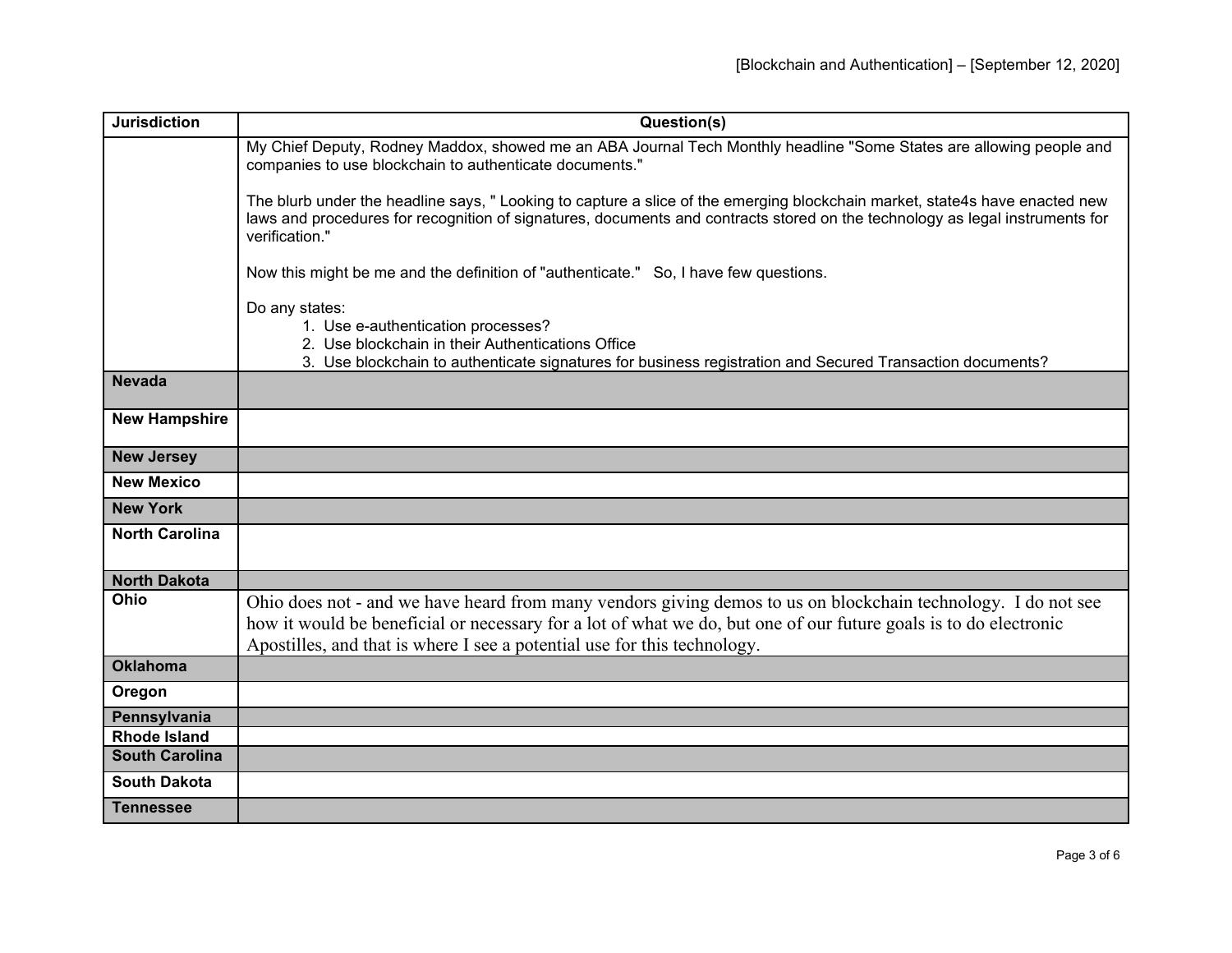| <b>Jurisdiction</b> | Question(s)                                                                                                                                                                                                                                                                                                                                                                                                                                                                                                                                                                                                                                                                                                                                                                                                                                                                                                                                                                                                                                                                                                                                                                                                                                                                                                                                                                                                                                                                                                                                                                                                                                                                                                                                                                                                                                                                                                                                                                                                                   |
|---------------------|-------------------------------------------------------------------------------------------------------------------------------------------------------------------------------------------------------------------------------------------------------------------------------------------------------------------------------------------------------------------------------------------------------------------------------------------------------------------------------------------------------------------------------------------------------------------------------------------------------------------------------------------------------------------------------------------------------------------------------------------------------------------------------------------------------------------------------------------------------------------------------------------------------------------------------------------------------------------------------------------------------------------------------------------------------------------------------------------------------------------------------------------------------------------------------------------------------------------------------------------------------------------------------------------------------------------------------------------------------------------------------------------------------------------------------------------------------------------------------------------------------------------------------------------------------------------------------------------------------------------------------------------------------------------------------------------------------------------------------------------------------------------------------------------------------------------------------------------------------------------------------------------------------------------------------------------------------------------------------------------------------------------------------|
|                     | My Chief Deputy, Rodney Maddox, showed me an ABA Journal Tech Monthly headline "Some States are allowing people and<br>companies to use blockchain to authenticate documents."                                                                                                                                                                                                                                                                                                                                                                                                                                                                                                                                                                                                                                                                                                                                                                                                                                                                                                                                                                                                                                                                                                                                                                                                                                                                                                                                                                                                                                                                                                                                                                                                                                                                                                                                                                                                                                                |
|                     | The blurb under the headline says, " Looking to capture a slice of the emerging blockchain market, state4s have enacted new<br>laws and procedures for recognition of signatures, documents and contracts stored on the technology as legal instruments for<br>verification."                                                                                                                                                                                                                                                                                                                                                                                                                                                                                                                                                                                                                                                                                                                                                                                                                                                                                                                                                                                                                                                                                                                                                                                                                                                                                                                                                                                                                                                                                                                                                                                                                                                                                                                                                 |
|                     | Now this might be me and the definition of "authenticate." So, I have few questions.                                                                                                                                                                                                                                                                                                                                                                                                                                                                                                                                                                                                                                                                                                                                                                                                                                                                                                                                                                                                                                                                                                                                                                                                                                                                                                                                                                                                                                                                                                                                                                                                                                                                                                                                                                                                                                                                                                                                          |
|                     | Do any states:<br>1. Use e-authentication processes?<br>2. Use blockchain in their Authentications Office<br>3. Use blockchain to authenticate signatures for business registration and Secured Transaction documents?                                                                                                                                                                                                                                                                                                                                                                                                                                                                                                                                                                                                                                                                                                                                                                                                                                                                                                                                                                                                                                                                                                                                                                                                                                                                                                                                                                                                                                                                                                                                                                                                                                                                                                                                                                                                        |
| <b>Texas</b>        | 1. Use e-authentication processes? No.<br>2. Use blockchain in their Authentications Office? No.<br>3. Use blockchain to authenticate signatures for business registration and Secured Transaction documents? No.<br>That said, Texas recently enacted certain amendments to its Business Organizations Code that address the use of new<br>technology for internal books and records, and other transactions. S.B.<br>1859 <https: billlookup="" capitol.texas.gov="" text.aspx?legsess="86R&amp;Bill=SB1859">, which became effective September 1,<br/>2019, authorizes an entity to use blockchain, or other electronic data systems that employ distributed ledger technology, for<br/>business entity books, records, ownership/membership documentation, consents, and other documents and actions.<br/>For those states dealing with electronic or remote notarizations, you may be interested in S.B.<br/>2128<https: billlookup="" capitol.texas.gov="" text.aspx?legsess="86R&amp;Bill=SB2128">, which took effect on September 1, 2019.<br/>That bill amended the Texas Property Code to address the recording by a county clerk of a paper document concerning real or<br/>personal property that is a paper copy of an electronic record. In general, to be recorded, the paper copy must: (1) contain an<br/>image of an electronic signature or signatures that are acknowledged, sworn to with a jurat, or proved according to law; and (2)<br/>include, as an attachment, an executed "Declaration of Authenticity." The attached declaration of authenticity is made under<br/>penalty of perjury by a notary public (not the SOS). The notary's declaration includes a statement that, at the time of printing<br/>of the copy of the electronic document, no security features present on the electronic record indicated any changes or errors in<br/>the electronic s<br/>ignature or other information in the electronic record after the electronic record's creation or execution.</https:></https:> |
| <b>Utah</b>         |                                                                                                                                                                                                                                                                                                                                                                                                                                                                                                                                                                                                                                                                                                                                                                                                                                                                                                                                                                                                                                                                                                                                                                                                                                                                                                                                                                                                                                                                                                                                                                                                                                                                                                                                                                                                                                                                                                                                                                                                                               |
| <b>Vermont</b>      |                                                                                                                                                                                                                                                                                                                                                                                                                                                                                                                                                                                                                                                                                                                                                                                                                                                                                                                                                                                                                                                                                                                                                                                                                                                                                                                                                                                                                                                                                                                                                                                                                                                                                                                                                                                                                                                                                                                                                                                                                               |
| Virginia            |                                                                                                                                                                                                                                                                                                                                                                                                                                                                                                                                                                                                                                                                                                                                                                                                                                                                                                                                                                                                                                                                                                                                                                                                                                                                                                                                                                                                                                                                                                                                                                                                                                                                                                                                                                                                                                                                                                                                                                                                                               |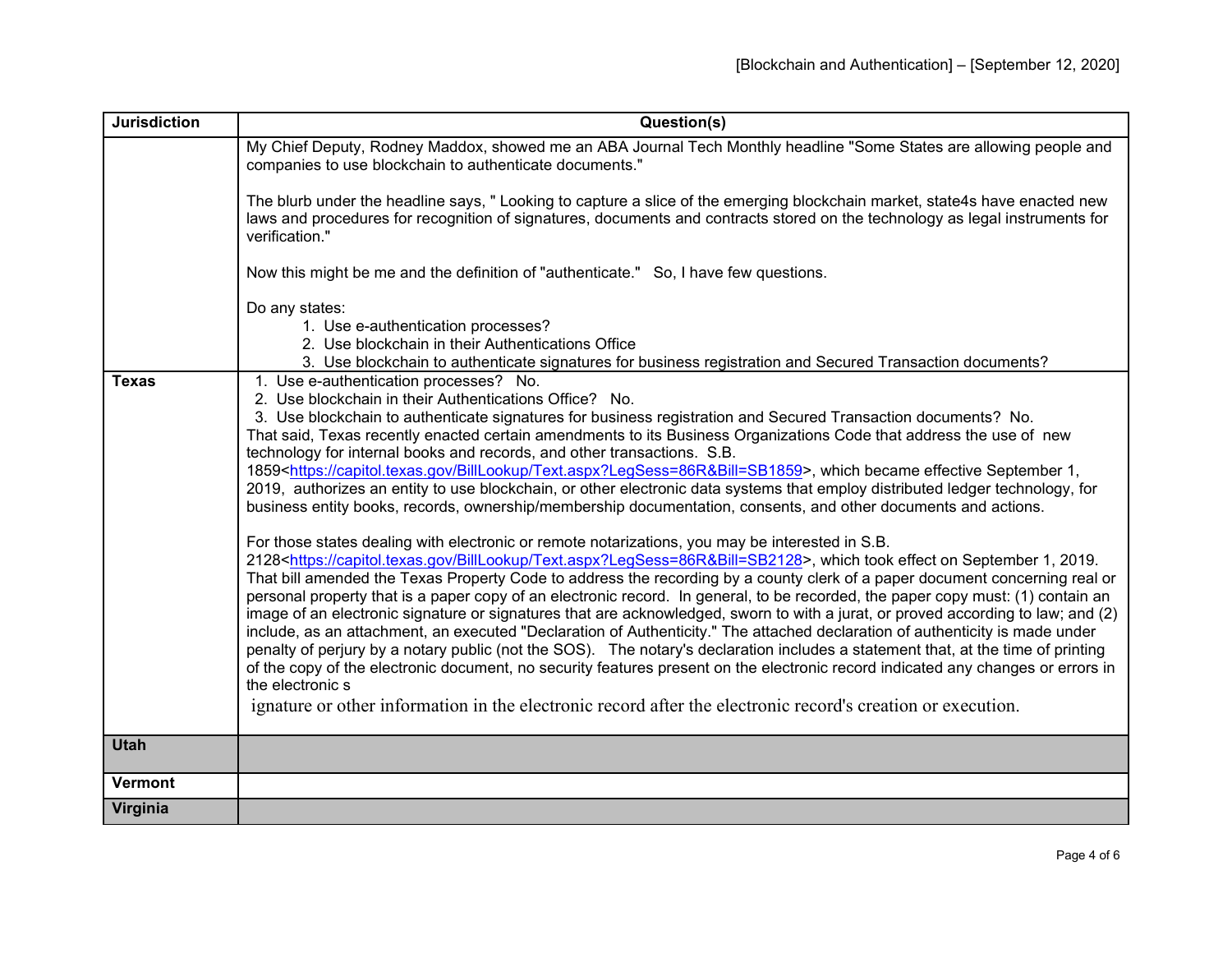| <b>Jurisdiction</b>  | Question(s)                                                                                                                                                                                                                                                                   |
|----------------------|-------------------------------------------------------------------------------------------------------------------------------------------------------------------------------------------------------------------------------------------------------------------------------|
|                      | My Chief Deputy, Rodney Maddox, showed me an ABA Journal Tech Monthly headline "Some States are allowing people and<br>companies to use blockchain to authenticate documents."                                                                                                |
|                      | The blurb under the headline says, " Looking to capture a slice of the emerging blockchain market, state4s have enacted new<br>laws and procedures for recognition of signatures, documents and contracts stored on the technology as legal instruments for<br>verification." |
|                      | Now this might be me and the definition of "authenticate." So, I have few questions.                                                                                                                                                                                          |
|                      | Do any states:                                                                                                                                                                                                                                                                |
|                      | 1. Use e-authentication processes?                                                                                                                                                                                                                                            |
|                      | 2. Use blockchain in their Authentications Office<br>3. Use blockchain to authenticate signatures for business registration and Secured Transaction documents?                                                                                                                |
| Washington           |                                                                                                                                                                                                                                                                               |
| <b>West Virginia</b> |                                                                                                                                                                                                                                                                               |
| <b>Wisconsin</b>     |                                                                                                                                                                                                                                                                               |
| Wyoming              |                                                                                                                                                                                                                                                                               |

## **Additional comments:**

## **Full text of email:**

## Good Morning IACA!

My Chief Deputy, Rodney Maddox, showed me an ABA Journal Tech Monthly headline "Some States are allowing people and companies to use blockchain to authenticate documents."

The blurb under the headline says, " Looking to capture a slice of the emerging blockchain market, state4s have enacted new laws and procedures for recognition of signatures, documents and contracts stored on the technology as legal instruments for verification."

Now this might be me and the definition of "authenticate." So, I have few questions.

Do any states:

1. Use e-authentication processes?